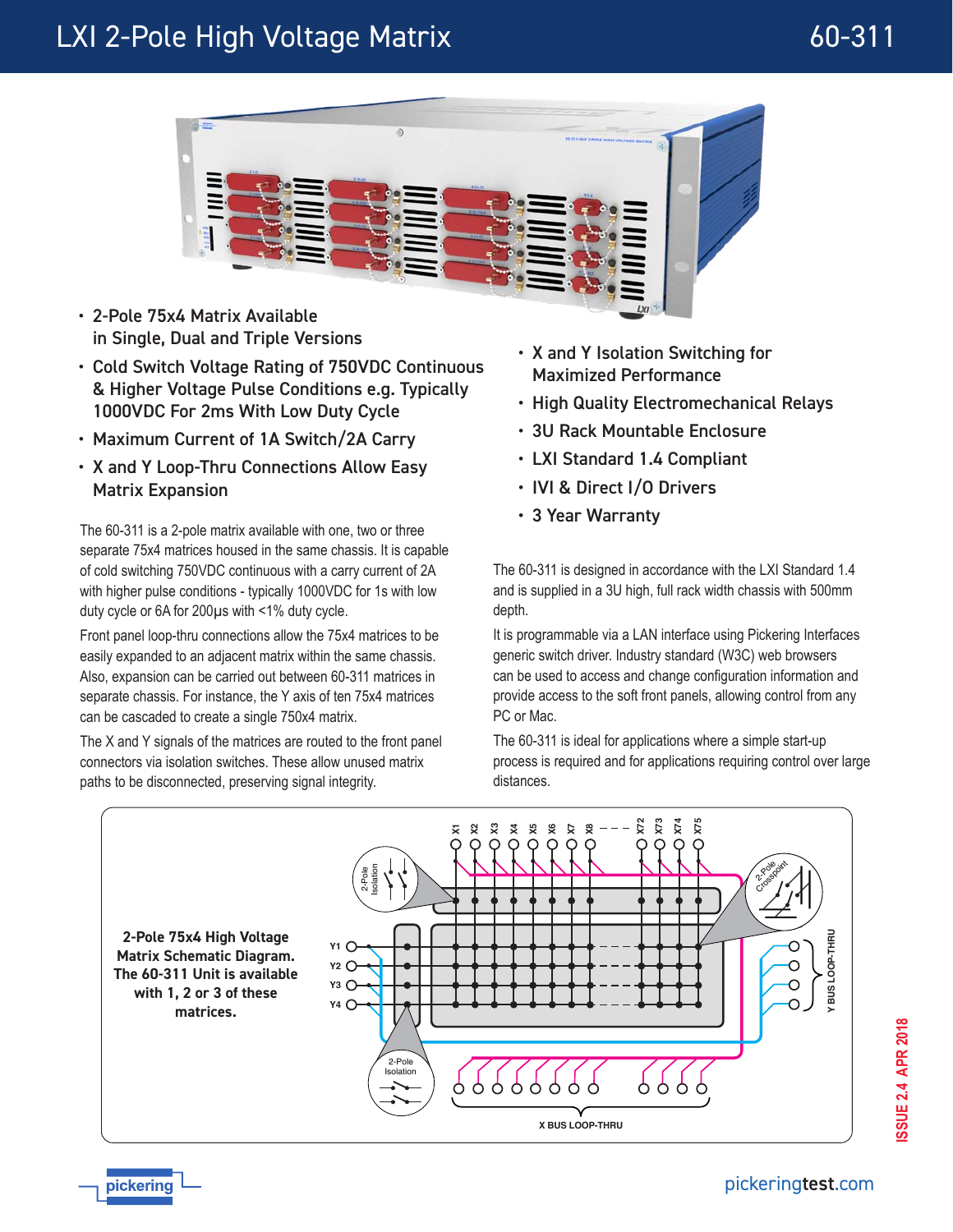# Overview

### Matrix Expansion

The 60-311 may be expanded to larger matrix sizes by using cabling to daisy-chain the Loop-Thru connections. The illustrations below show the three 75x4 matrices of a 60-311-003 interconnected as a single 225x4 matrix using female to female 9-pin D-type cables to link the Y buses. In the same way, the X Loop-Thru connections can be used to interlink the X signals and create a matrix with a wider Y bus. Additionally, the Loop-Thru connections can be used to link X and Y buses between units. For example, ten 75x4 matrices housed in four separate 60-311 units can have their Y buses daisy-chained to produce a single 750x4 matrix. The first diagram shows the matrix schematic and the second diagram shows how the front panel connectors are cabled together.







### **"Hot" Switching**

# **Overview of "Hot" & "Cold" Switching Techniques**

This is when the load is switched with the high voltage source applied. Hot switching may generate considerable RFI, both within the switching module and on interconnecting wiring. Care must be taken to suppress or shield all cabling.

Note that any precaution which adds extra capacitance to a cable should be taken with great care, even a very small capacitance at high voltages can cause very large inrush current through the module resulting in possible switch weld and excessive RFI.

The 60-310 modules include extensive built-in RFI suppression circuits that minimize RFI and surge problems.

#### **"Cold" Switching – The Preferred Option for Reliability & Long Life.**

With cold switching, the relay is operated before the high voltage source is applied. In this case the maximum carry current is much greater, also there will be much less stress on the reed relays, resulting in improved reliability and life.

Most high voltage sources include a soft start facility which reduces the likelihood of generating RFI or temporary over-voltage.

High voltage switching modules are often used for isolation testing applications (e.g. cable, transformer or semiconductor isolation tests), in these cases, cold switching is nearly always the preferred option to reduce the risk of high voltage transients that may cause premature breakdown.

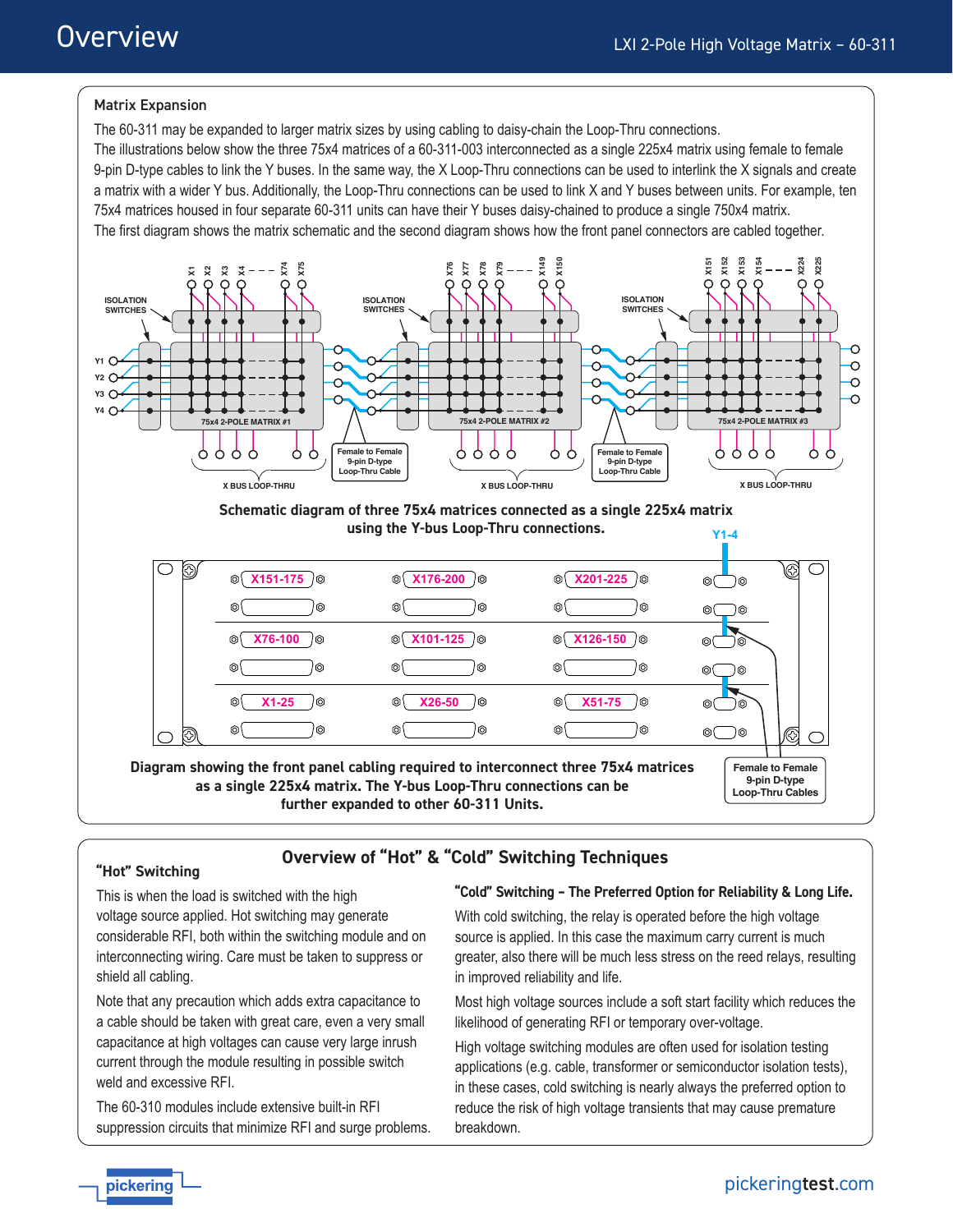#### Relay Type

The 60-311 is fitted with high quality electro-mechanical relays. A Spare Relay is built onto the circuit boards to allow easy maintenance with minimum downtime.

#### Switching Specification

| Switch Type:                                        | Electro-mechanical                                                                                                   |  |
|-----------------------------------------------------|----------------------------------------------------------------------------------------------------------------------|--|
| Contact Type:                                       | Palladium-Ruthenium,<br><b>Gold Covered Bifurcated</b>                                                               |  |
| Max Hot Switch Voltage:                             | 220VDC/250VAC*                                                                                                       |  |
| Max Cold Switch Voltage:                            | 750VDC continuous &<br>higher voltage pulse<br>conditions, e.g. typically<br>1000VDC for 2ms with<br>low duty cycle* |  |
| Max Hot Switch Power:                               | 30W                                                                                                                  |  |
| Max Hot Switch Current:                             | 1A                                                                                                                   |  |
| Max Cold Switch Current:                            | 2A                                                                                                                   |  |
| Max Pulsed Carry Current Example:                   | 6A For 200 $\mu$ s With <1%<br>Duty Cycle                                                                            |  |
| Initial Path Resistance - On:                       | $<$ 1 $\Omega$ (X to X)†                                                                                             |  |
| Initial Path Resistance - Off:                      | $>10^{9}$ O                                                                                                          |  |
| Minimum Voltage:                                    | 100µV                                                                                                                |  |
| <b>Operate Times</b>                                |                                                                                                                      |  |
| Crosspoint Relay:                                   | $<$ 3ms                                                                                                              |  |
| Crosspoint + Isolation Relay:                       | $<$ 6ms                                                                                                              |  |
| Expected Life (operations)                          |                                                                                                                      |  |
| Very low power signal load:                         | $>1x10^8$                                                                                                            |  |
| Low power load (2W):                                | $>1.5x10^7$ (0.1A 20VDC)                                                                                             |  |
| Medium power load (30W):                            | (1A 30VDC)<br>$>5x10^6$                                                                                              |  |
| Full power load (60W):                              | (2A 30VDC)<br>$>1x10^5$                                                                                              |  |
| Max Number of simultaneously<br>closed crosspoints: | 100 per matrix                                                                                                       |  |

\* For full voltage rating, signal sources to be switched must be fully isolated from mains supply and safety earth.

† Path resistance is dependent upon the signal route selected.

#### Power Source

| Universal AC mains supply, 90-120/200-240V 50-60Hz |                    |
|----------------------------------------------------|--------------------|
| Power Inlet:                                       | Male IEC connector |
| Power Rating:                                      | 100VA maximum      |
| Fuse Rating:                                       | (F) 5A, 250V       |

#### LAN Interface

Compliant to LXI Standard 1.4, the 60-311 has a 1000Base-T Ethernet Interface via a standard RJ-45 connector mounted on the rear panel with an LCD display showing the unit's IP address.\* \***Note:** Legacy units may not have 1000Base-T support or be fitted with an LCD display.

#### Mechanical Characteristics

Supplied with front panel ears to enable rack mounting on a shelf or other rear support mechanism.

Dimensions: 3U high, full rack width, 500mm depth

3D models for all versions in a variety of popular file formats are available on request.

#### **Connectors**

Signals via front panel connectors:

X connections: 50-pin male high voltage D-type

Y connections: 9-pin male high voltage D-type

For pin outs please refer to the operating manual.

#### Operating/Storage Conditions

#### Operating Conditions

| <b>Operating Temperature:</b>           | $0^{\circ}$ C to +55 $^{\circ}$ C  |  |
|-----------------------------------------|------------------------------------|--|
| Humidity:                               | Up to 85% non-condensing           |  |
| Altitude:                               | 5000m                              |  |
| <b>Storage and Transport Conditions</b> |                                    |  |
| Storage Temperature:                    | $-20^{\circ}$ C to $+75^{\circ}$ C |  |
| Humidity:                               | Up to 85% non-condensing           |  |
| Altitude:                               | 15000m                             |  |

#### Safety & CE Compliance

All products are fully CE compliant and meet applicable EU directives: Low-voltage safety EN61010-1:2010, EMC Immunity EN61326-1:2013, Emissions EN55011:2009+A1:2010.

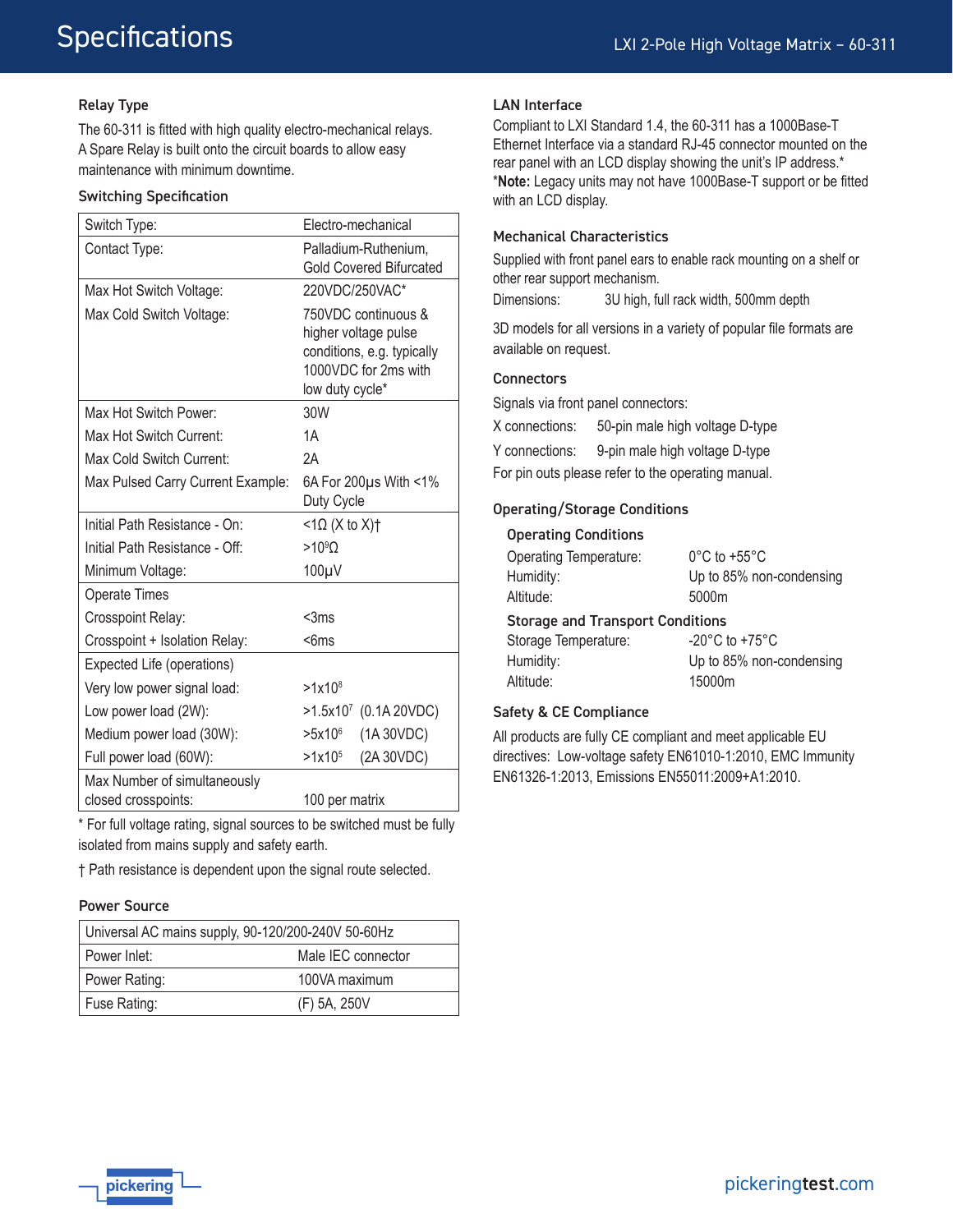# Ordering Information

#### Product Order Codes

| LXI Single 75x4 2-Pole HV Matrix | 60-311-001 |
|----------------------------------|------------|
| LXI Dual 75x4 2-Pole HV Matrix   | 60-311-002 |
| LXI Triple 75x4 2-Pole HV Matrix | 60-311-003 |

#### Product Customization

Pickering LXI units are designed and manufactured on our own flexible manufacturing lines, giving complete product control and enabling simple customization to meet very specific requirements.

Customization can include:

- Alternative relay types
- Mixture of relay types
- Alternative number of relays
- Different performance specifications

All customized products are given a unique part number, fully documented and may be ordered at any time in the future. Please contact your local sales office to discuss.

#### Mating Connectors & Cabling

For connection accessories for the 60-311 please refer to the [90-005HVD](http://www.pickeringtest.com/content/downloads/datasheets/90-005HVD.pdf) High Voltage 50-pin D-type and [90-003HVD](http://www.pickeringtest.com/content/downloads/datasheets/90-003HVD.pdf) High Voltage 9-pin D-type Connector Accessories data sheets where a complete list and documentation can be found for accessories, or refer to the Connection Solutions catalog.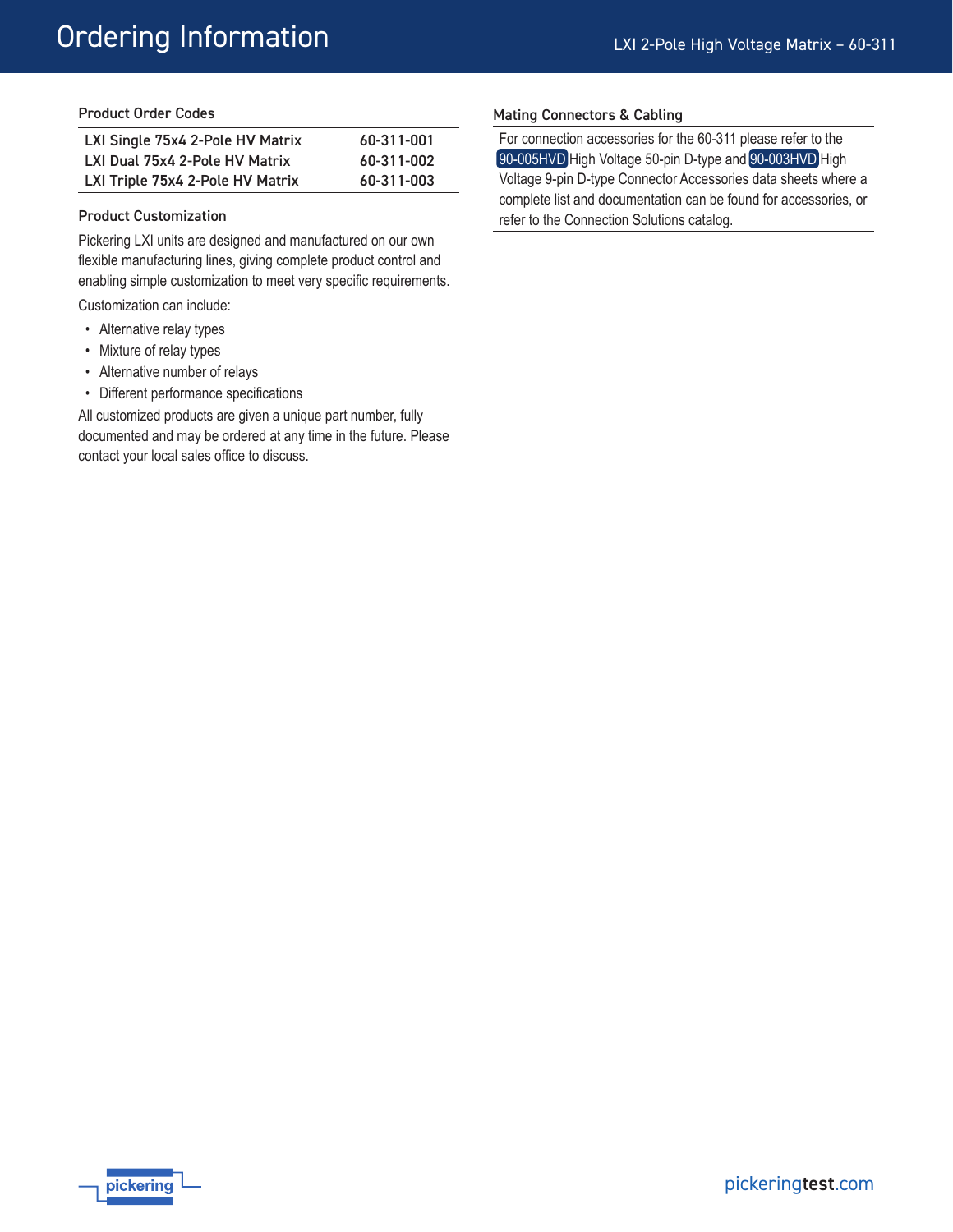# Connectivity Solutions

We provide a full range of supporting cable and connector solutions for all our switching products—20 connector families with 1200+ products. We offer everything from simple mating connectors to complex cables assemblies and terminal blocks. All assemblies are manufactured by Pickering and are guaranteed to mechanically and electrically mate to our modules.











We also offer customized cabling and have a free online **Cable Design Tool** that can be used to create custom cable solutions for many applications. Visit: [pickeringtest.com/cdt](http://www.pickeringtest.com/cdt) to start your design.

#### Mass Interconnect

We recommend the use of a mass interconnect solution when an Interchangeable Test Adapter (ITA) is required for a PXI or LXI based test system. Our modules are fully supported by both Virginia Panel and MacPanel.

# Pickering Reed Relays

We are the only switch provider with in-house reed relay manufacturing capability via our sister company, Pickering Electronics. These instrument grade reed relays feature *SoftCenter®* technology, ensuring long service life and repeatable contact performance.

To learn more, please go to: [pickeringrelay.com](http://www.pickeringrelay.com)

### Programming

All LXI devices are supplied with built-in software drivers, web pages for configuration and soft front panels as required by the LXI specification. A variety of drivers are provided (C, .NET, IVI, SOAP) which are compatible with all Microsoft supported versions of Windows and popular older versions. For a list of all supporting operating systems, please see: [pickeringtest.com/os](http://www.pickeringtest.com/os)

The drivers may be used in many commonly used programming environments and applications including:

- **• Pickering Interfaces Switch Path Manager**
- **• National Instruments** products (LabVIEW, LabWindows/CVI, Switch Executive, MAX, TestStand, VeriStand, etc.)
- **• Microsoft Visual Studio** products (Visual Basic, Visual C++, Visual C#)
- **• Keysight** VEE and OpenTAP
- **• Mathworks** Matlab
- **• Marvin** ATEasy
- **• MTQ Testsolutions** Tecap Test & Measurement Suite

As well as various open source environments such as:

- **• Sharp Develop**
- **• Dev-C++**

To learn more about software drivers and development environments, please go to: [pickeringtest.com/software](http://www.pickeringtest.com/software)